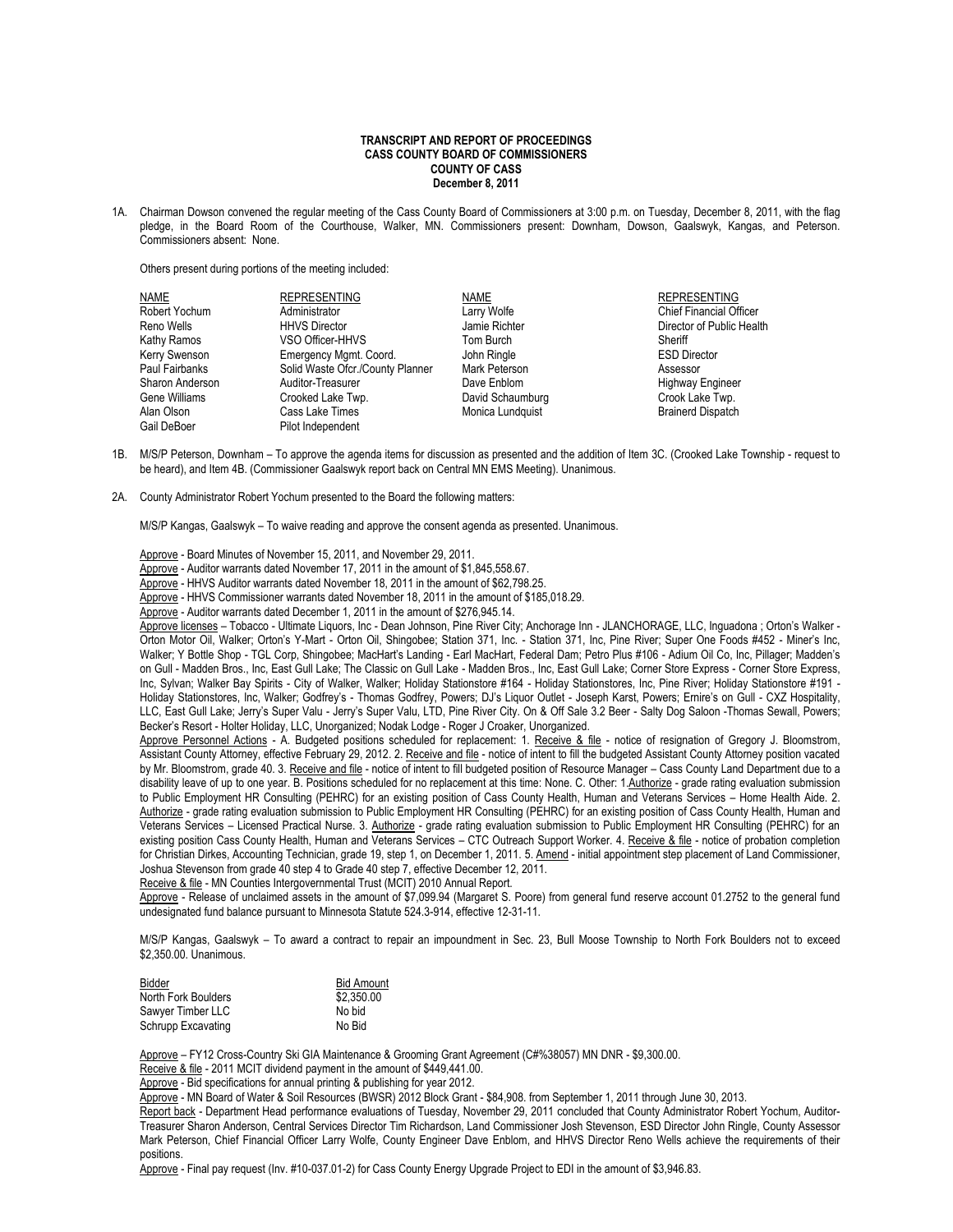Approve - State of MN contract for network services (increasing connection from 4.5Mbps to 100Mbps) and authorize Central Services Director to execute. Receive & file - Timber auction results of Nov. 23, 2011 totaling 6,652.00 cords plus 32.00mbf saw timber totaling \$172,693.00.

Approve - Assessor's Office Abatement: The Shores at Pine Point LLC Turtle Lake Twsp Class Change for 2010/2011 (from Commercial to 4c Seasonal Rec. Res. Comm) in the amount of \$14,872.00.

Approve - Home and Community Based Services Contracts for 2012-2014 between Cass County HHVS - Cass County Public Health; Home Health Partnership; CK Home Health; Kensack Inn; Lutheran Social Services; Minnesota Home Care, Inc.; Northern Cass DAC; Pine River DAC; Pine River Group Home; Pur Foods, LLC dba Mom's Meals; Three Oakes Adult Foster Home; Access North Center for Independent Living; Adult Day Services, Inc.; Barnabas Health Care; Cherished Home Management Services; Gentle Care, Inc.; Good Samaritan Home Care; Gramma Jo's; Caring Hands Home Care. Approve - Payment for 2011 second half contributions to the Cass County/Leech Lake Reservation Children's Initiative Collaborative Inc. not to exceed \$16,500 for the Children's Mental Health Coordinator and payment not to exceed \$12,500 for Mental Health Services.

Receive & file - Cass County HHVS Cash account balance comparison and child service costs through October 2011.

Accept - Donation in the amount of \$1,500.00 from Angels of St. Agnes in business gift cards for Cass County HHVS.

Approve - 2012 Interagency Agreement by and between the Cass County/Leech Lake Reservation Children's Initiative Collaborative Board.

Approve - Request from Bob R. Hall for a 33' easement on existing trails to access PID #12-018-3200 in 18-139-26 Crooked Lake Twp.

Refer - Conservation easement language to a Committee of the Board (Commissioners Kangas, and Peterson)

Approve - Resolution No 59-11 authorizing final payment for Highway Contract #11109, (CP 2011-1(109).

Commissioner Kangas offered Resolution No. 59-11 and moved its adoption, Commissioner Gaalswyk seconded:

WHEREAS: Contract No. 11109 (CP 2011-1(109)) has in all things been completed, and the County Board being fully advised in the premises,

NOW THEN BE IT RESOLVED, that we do hereby accept said completed project for and in behalf of the County of Cass and authorize final payment as specified herein.

Resolution No. 59-11 was adopted by majority vote: Ayes: Downham, Dowson, Gaalswyk, Kangas, Peterson. Nays:

Approve - Resolution No 60-11 authorizing final payment for Highway Contract #160117, (SP 011-601-017).

Commissioner Kangas offered Resolution No. 60-11 and moved its adoption, Commissioner Gaalswyk seconded: WHEREAS: Contract No. 60117 (SP 011-601-017) has in all things been completed, and the County Board being fully advised in the premises, NOW THEN BE IT RESOLVED, that we do hereby accept said completed project for and in behalf of the County of Cass and authorize final payment as specified herein.

Resolution No. 60-11 was adopted by majority vote: Ayes: Downham, Dowson, Gaalswyk, Kangas, Peterson. Nays: None.

Approve - Resolution No 61-11 authorizing final payment for Highway Contract #60118, (SAP 011-601-018).

Commissioner Kangas offered Resolution No. 61-11 and moved its adoption, Commissioner Gaalswyk seconded: WHEREAS: Contract No. 60118 (SAP 011-601-018) has in all things been completed, and the County Board being fully advised in the premises, NOW THEN BE IT RESOLVED, that we do hereby accept said completed project for and in behalf of the County of Cass and authorize final payment as specified herein.

Resolution No. 61-11 was adopted by majority vote: Ayes: Downham, Dowson, Gaalswyk, Kangas, Peterson. Nays: None.

Approve - Resolution No 62-11 authorizing final payment for Highway Contract #60121, (SAP 011-601-021).

Commissioner Kangas offered Resolution No. 62-11 and moved its adoption, Commissioner Gaalswyk seconded: WHEREAS: Contract No. 60121 (SAP 011-601-021) has in all things been completed, and the County Board being fully advised in the premises, NOW THEN BE IT RESOLVED, that we do hereby accept said completed project for and in behalf of the County of Cass and authorize final payment as specified herein.

Resolution No.62-11 was adopted by majority vote: Ayes: Downham, Dowson, Gaalswyk, Kangas, Peterson. Nays: None.

Approve - Application from the Over the Hills Gang ATV to the MNDNR OHV Trail Assistance Program. Receive & file - Citizen Committee applications for 2012.

- 2B. County Administrator Yochum summarized the Kitchigami Regional Library System (KRLS) "Options for Service Reductions" from Director Marian Ridge dated November 2, 2011. Mr. Yochum explained that the 2011 Minnesota Legislature allowed the option to establish the minimum level of maintenance of effort for library service funding by cities and counties at 90% of the 2011 level. The minimum level of library support for Cass County was reduced to \$286,080 – 87.2% of its 2011 funding of \$326,023. Kitchigami Regional Library System has requested a 2012 county levy amount equal to the 2011 funding level. Commissioner Neal Gaalswyk (Cass County's representative on the KRLS Board) reported on recent discussions at the KRLS Board Meetings including funding approaches by other counties. By consensus, the Board tabled the 2012 KRLS levy request to the regular meeting of the Cass County Board of Commissioners on Tuesday, December 20, 2011 as a part of the 2012 budget adoption process.
- 2C. Administrator Yochum summarized the 2012 Cass County bargaining units and non-union employee compensation plans (0% cost of living adjustment plus steps) and reported that the three elected department heads also request their compensation be established the same as others. Mr. Yochum then presented Resolution No. 64-11 establishing elected Department Head salaries for 2012.

Commissioner Kangas offered Resolution No.64-11 and moved its adoption, Commissioner Gaalswyk seconded:

Whereas: Minnesota Statute 386.015 provides in part for the establishment of the annual compensation of the County Recorder, and Whereas: Minnesota Statute 387.20 provides in part for the establishment of the annual compensation of the County Sheriff, and Whereas: Minnesota Statute 388.18 provides in part for the establishment of the annual compensation of the County Attorney, and Whereas: That the adoption of the foregoing annual salaries is consistent with labor settlements and budgetary guidelines for 2012.

Now, Therefore, Be It Resolved: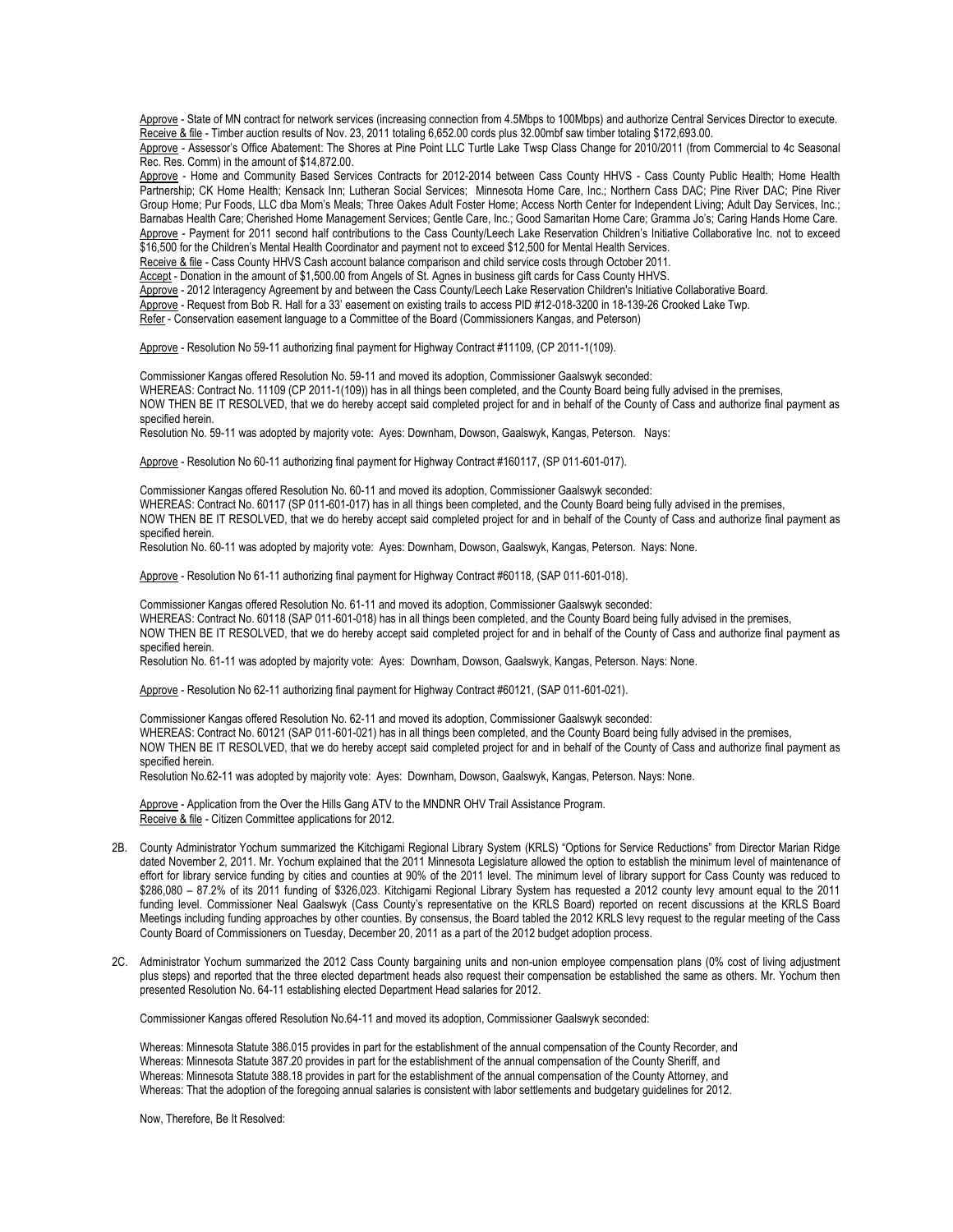1. That the year 2012 salaries for the individuals indicated are hereby established as follows:

|                                         | 01/01/12 | 07/01/12 |
|-----------------------------------------|----------|----------|
| County Attorney - Christopher Strandlie |          |          |
| Grade                                   | 50       | 50       |
| Step                                    | 9        | 10       |
| Monthly rate                            | 8,655    | 8,915    |
| Annual rate                             | 103.854  | 106,974  |
| County Sheriff - Tom Burch              |          |          |
| Grade                                   | 45       | 45       |
| Step                                    | 8        | 9        |
| Monthly rate                            | 7,248    | 7,465    |
| Annual rate                             | 86.986   | 89,627   |
| County Recorder - Katie Norby           |          |          |
| Grade                                   | 34       | 34       |
| Step                                    | 10       | 10       |
| Monthly rate                            | 5,555    | 5,555    |
| Annual rate                             | 66,664   | 66,664   |
|                                         |          |          |

2. That all positions are additionally eligible for an annual longevity payment in accordance with the current Cass County Personnel Policy Rules.

Resolution No. 64-11 was adopted by majority vote: Ayes: Downham, Dowson, Gaalswyk, Kangas, and Peterson. Nays: None.

2D. Administrator Yochum presented for discussion Resolution No. 63-11 establishing the Cass County Board members compensation for 2012. Board member annual salary has not changed for years 2010 and 2011 (\$23,596.50). Mr. Yochum also presented a salary history for years 2008 and 2009 where the board members compensation was \$ 24,326.00 per year.

Commissioner Kangas offered Resolution No. 63-11 moved its adoption, Commissioner Peterson seconded:

WHEREAS, County Commissioners may receive per diem payment and reimbursement for necessary expenses in performing the duties of the office as set forth by this resolution of the County Board pursuant to legal authority of Minnesota Statutes 375.055-375.065, 471.665 and 475.06, and WHEREAS, Cass County Board Resolution No. 29-94 (Amended), dated June 7, 1994 recognizes the Attorney General opinion regarding the interpretation and intent of laws governing county commissioner compensation per diem allowance.

NOW, THEREFORE, BE IT RESOLVED that the Cass County Board of Commissioners hereby reaffirms the following per diem payment policy and schedule for 2012 in compliance with applicable state statutes: The rate of per diem payment shall be \$75.00 per day for attendance at one or more of the following: county board meetings, (except the first regular monthly board meeting, board of auditors, board of equalization, or canvassing board); for service by individual county commissioners on any board, committee or commission of county government including committees of the board pursuant to the official list of committee and board assignments adopted in January of each year; while acting on any committee or attending a meeting under the direction of the board, or for the performance of services by individual county commissioners when required by law.

BE IT FURTHER RESOLVED that Cass County Commissioner annual salary compensation for 2012 is hereby established at \$23,596.50. Nothing herein shall be construed to prohibit the receipt of per diem payments by commissioners that might serve on other bodies of government for which additional compensation is separately authorized by statute in the performance of duties for a statutorily separate body with independent authority to compensate its members. The foregoing resolution is effective for the calendar year 2012 effective January 01, 2012.

Resolution No. 63 -11 was adopted by majority vote: Ayes: Downham, Dowson, Gaalswyk, Kangas, and Peterson. Nays: None.

- 3A. ESD Director John Ringle and Solid Waste Officer/County Planner Paul Fairbanks discussed the land use ordinance revision timetable (last revised in 2009). In July 2011 the Planning Commission (PC) held its first hearing on proposed ordinance language changes and after testimony the PC voted to continue the hearing at a later date to be determined. Since then the Planning Commission has convened a working group consisting of 3 PC members, 4 members of the resort industry, and ESD staff to work on revisions of the resort section of the ordinance. In addition, a work group plans to meet before the end of the year to discuss the extractive use section of the ordinance. The Planning Commission has set January 18 (Wednesday in the later afternoon) to hold an overall work session for ordinance revision. The continued first hearing by the PC will be scheduled sometime in February with the idea of bringing it to the County Board at a March Meeting for the second and final hearing. If approved the revisions would go into effect 30 days after final publication. By consensus, the Board appointed Commissioners Downham and Dowson to the Planning Commission extractive use study group.
- 3B. Paul Fairbanks discussed the contract with Waste Management Company for landfill disposal that expires on October 31, 2012. Mr. Fairbanks also reported that the Stockman Transfer Station Management agreement also expires on October 31, 2012. ESD Director Ringle requested two board members to assist staff in identifying options and soliciting proposals.

M/S/P Peterson, Downham – To appoint Commissioners Gaalswyk and Kangas to assist staff in identifying options and soliciting proposals for solid waste contracts. Unanimous.

3C. Crooked Lake Township Supervisors Gene Williams and David Schaumburg requested to be heard regarding wetland rules that hinder improving roads in platted right-of-ways. It is the Townships position that no permits should be required for work on the existing platted road right-of-way unless the work involves bridging or culverts conveying copious amounts of water. ESD Director John Ringle explained that wetland rules are established by the State of Minnesota and Cass County is required to administer the same. No permits are required by the County and the County simply provides a service to Townships in applying for wetland credits required by the state. County Engineer David Enblom also discussed the wetland mitigation credit process. No action necessary.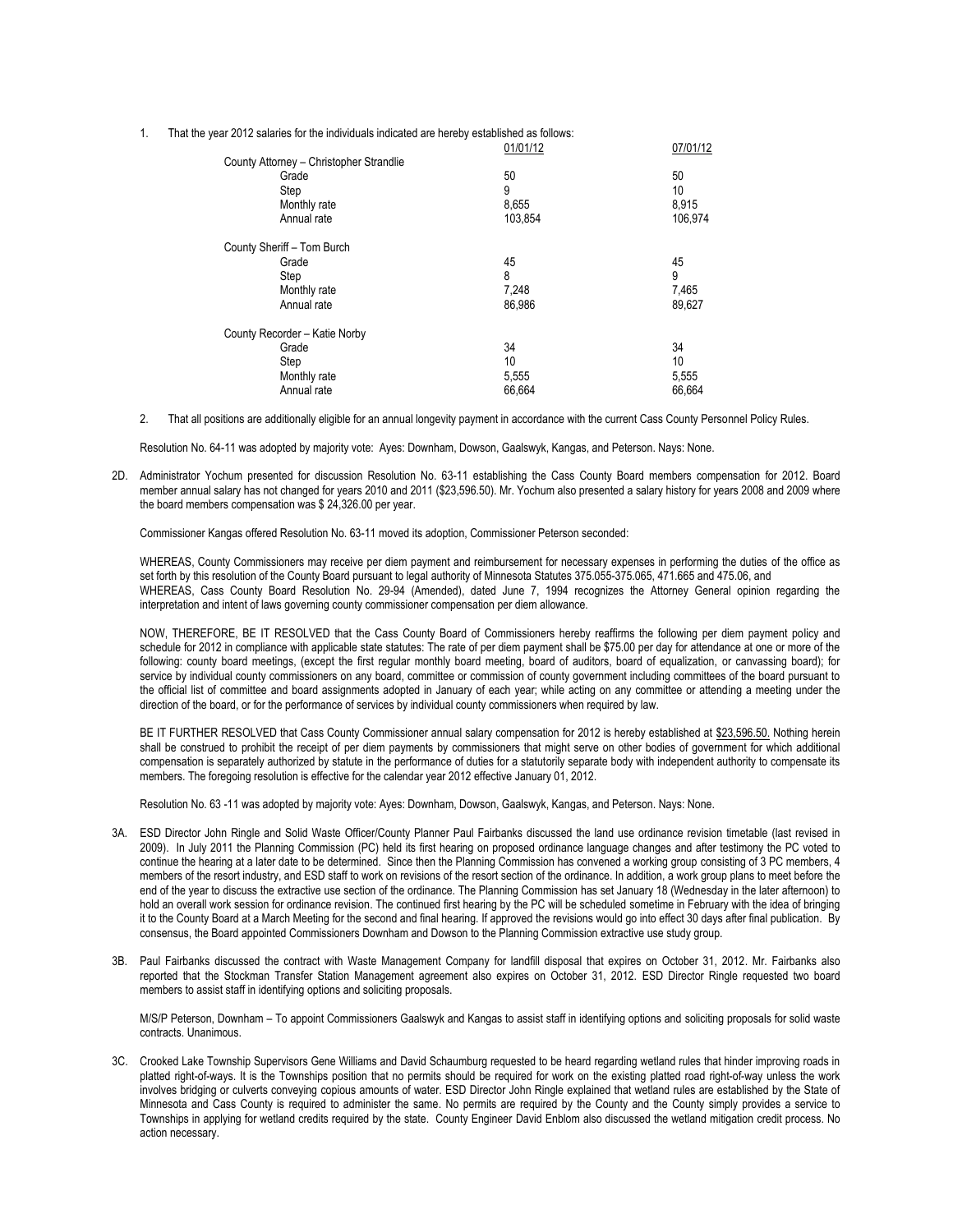- 4A. Sheriff Tom Burch and Emergency Management Coordinator Kerry Swenson presented an ARMER project budget update: tower improvements will be completed by mid January 2012, the AVL (automatic vehicle location) equipment is being installed, and the Cass County Dispatch Center will be in operation by the end of December. Mr. Swenson commented that final grant funding amounts will be determined by the end of the first quarter of 2012. Sheriff Burch reported the need to repair or replace the existing county security cameras as a part of the Dispatch Center improvements. The Board thanked Sheriff Burch and Mr. Swenson and requested a facility tour when work is completed.
- 4B. Commissioner Gaalswyk reported discussions at the Central MN Emergency Medical Services Board meeting regarding possible changes in governance and staffing alternatives. Emergency Management Coordinator Kerry Swenson offered to submit suggestions. No action necessary.
- 5A. VSO Officer Kathy Ramos reported telephone and personal contacts with veterans totaling 793 during the third quarter in 2011. Ms. Ramos also discussed satellite activity in the Cities of Cass Lake (9), Pillager (10), Pine River (128), and Remer (12) as well as in-home visits (13) and out reach services (6). Ms. Ramos reported veteran's transportation program activity through third quarter of 158 riders traveling 38,008 miles. Other community contacts and related training were also discussed. No action necessary.
- 5B. Director of Public Health Nursing Jamie Richter presented an updated Cass County Public Health Strategic Plan focused on prevention, promotion and protection of the public's health. Ms. Richter added the vision of the plan is to empower and equip the community to be healthy. Values promoted by the Public Health team include service, integrity, teamwork, and stewardship to complete the plan. Specific strategies with targeted outcomes include high risk pregnancy, immunizations, obesity, and public health accreditation. Mr. Richter also informed the Board that the SHIP grant has been approved by the State of Minnesota. No action necessary.
- 6A. Highway Engineer Dave Enblom requested Board approval to sell approximately 30 radios as surplus property due to the recent installation of ARMER radios. Sheriff Tom Burch explained the Sheriffs Office schedule for similar surplus property radio sales as a result of the ARMER project.

M/S/P Downham, Peterson – To authorize the sale of used radios declared surplus property as a result of installation of ARMER radios (Highway Department and Sheriffs Office). Unanimous.

6B. Mr. Enblom presented bid results for an unleaded fuel system control replacement at the Walker Cass County Highway Department facility.

M/S/P Gaalswyk, Kangas - To award the bid to the apparent low bidder Independent Petroleum Service not to exceed \$11,185.50. for an unleaded fuel system control replacement at the Walker Cass County Highway Department facility. Unanimous.

| Vendor                           | <b>Bid Amount</b> |
|----------------------------------|-------------------|
| Independent Petroleum Service    | \$11.185.50       |
| O'Day Equipment, LLC             | \$13.478.00       |
| Valley Petroleum Equipment, Inc. | \$32.116.24       |

7A. Auditor-Treasurer Sharon Anderson requested Board approval to purchase additional E-Time software from RTVision. RTVision is introducing a new specialized product providing more complex time reporting for law enforcement agencies. Ms. Anderson recommended purchase of additional E-Time software from RTVision not to exceed a base price of \$2,500.00 and a per employee fee of \$85 (plus annual support). Ms. Anderson added that the source of funds would also be the 2011 surplus property auction proceeds.

M/S/P Gaalswyk Kangas – To approve the purchase of additional E-Time software from RTVision not to exceed a base price of \$2,500.00 and a per employee fee of \$85 (plus annual support) utilizing the 2011 surplus property auction proceeds as the source of funding. Unanimous.

- 7B. Ms. Anderson presented a quarterly status report dated December 2011 summarizing litigated claims and legal actions. In addition the Board received notice of new claims of Phelps v. State of MN, Trustee and Cass County and Tri-City Paving, Inc. v. Cass County. An open claim of KSTP, et al v. all Minnesota Counties was reported as conclude subject to appeal. No action necessary.
- 8. M/S/P Downham, Kangas To recess the meeting at 4:50 p.m. and reconvene at 6:00 p.m. for the scheduled public hearing on the 2012 Cass County budget. Unanimous.
- 9A. Chairman Dowson convened the Truth-N-Taxation public hearing on the proposed 2012 Cass County budget and property tax levy at 6:00 p.m. on Tuesday, December 8, 2011 in the Commissioners Board Room of the Courthouse, Walker, MN. Commissioners present: Downham, Dowson, Gaalswyk, Kangas, and Peterson. Commissioners absent: None.

Others present during portions of the meeting included:

| <b>NAME</b>     | <b>REPRESENTING</b>        | <b>NAME</b>          | <b>REPRESENTING</b>            |
|-----------------|----------------------------|----------------------|--------------------------------|
| Robert Yochum   | Administrator              | Larry Wolfe          | <b>Chief Financial Officer</b> |
| Sharon Anderson | Auditor-Treasurer          | Bonnie Lembke        | Auditor-Treasurer's Office     |
| Karen Flier     | Auditor-Treasurer's Office | Mark Peterson        | Assessor                       |
| Sandy Pence     | Assessor's Office          | Penny Vikre          | Assessor's Office              |
| Judy Dean       | Assessor's Office          | Kaleb Bessler        | Assessor's Office              |
| Reno Wells      | <b>HHVS Director</b>       | Melanie Wolfe        | <b>HHVS</b>                    |
| Jamie Richter   | HHVS                       | Michele Piprude      | <b>HHVS</b>                    |
| Merilee Payne   | <b>HHVS</b>                | Una Jane Keeley      | Self                           |
| Douglas Weiss   | Self                       | <b>Beth Ramsdell</b> | Self                           |
| Clyde Eells     | Self                       | Wayne Striebel       | Self                           |
| Jeri Striebel   | Self                       | Doug Payne           | Self                           |